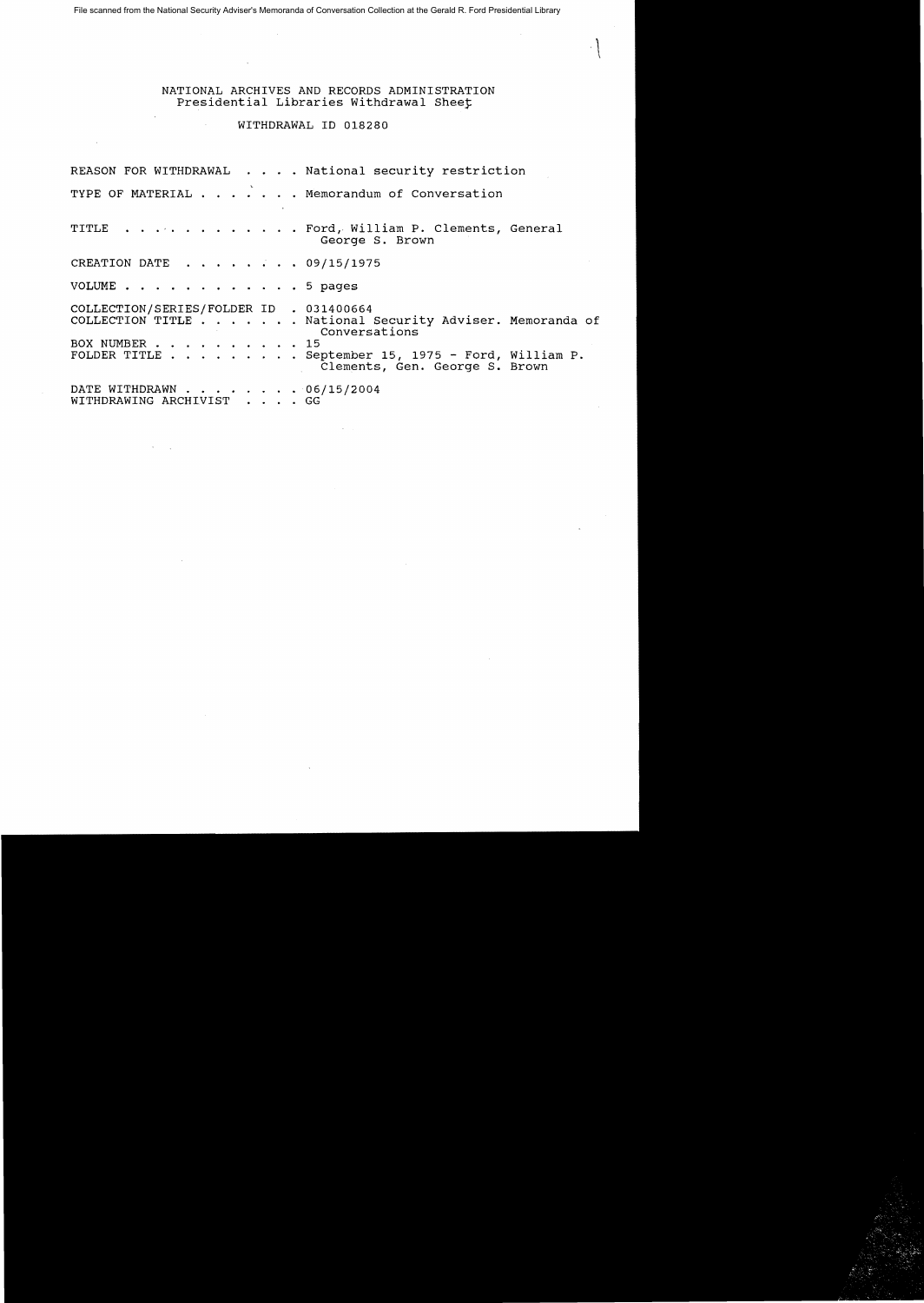## NATIONAL ARCHIVES AND RECORDS ADMINISTRATION Presidential Libraries withdrawal Sheet

 $\hat{\mathcal{A}}$ 

WITHDRAWAL ID 018281

 $\sim$   $\sim$ 

 $\sim$   $\epsilon$ 

 $\sim$ 

|                                                          | REASON FOR WITHDRAWAL National security restriction                                  |
|----------------------------------------------------------|--------------------------------------------------------------------------------------|
|                                                          | TYPE OF MATERIAL Memorandum of Conversation                                          |
|                                                          | TITLE Ford, William P. Clements, and General<br>George S. Brown                      |
| DESCRIPTION Duplicate draft                              |                                                                                      |
| CREATION DATE 09/15/1975                                 |                                                                                      |
| VOLUME 6 pages                                           |                                                                                      |
| COLLECTION/SERIES/FOLDER ID . 031400664<br>BOX NUMBER 15 | COLLECTION TITLE National Security Adviser. Memoranda of<br>Conversations            |
|                                                          | FOLDER TITLE September 15, 1975 - Ford, William P.<br>Clements, Gen. George S. Brown |
| DATE WITHDRAWN 06/15/2004<br>WITHDRAWING ARCHIVIST GG    |                                                                                      |